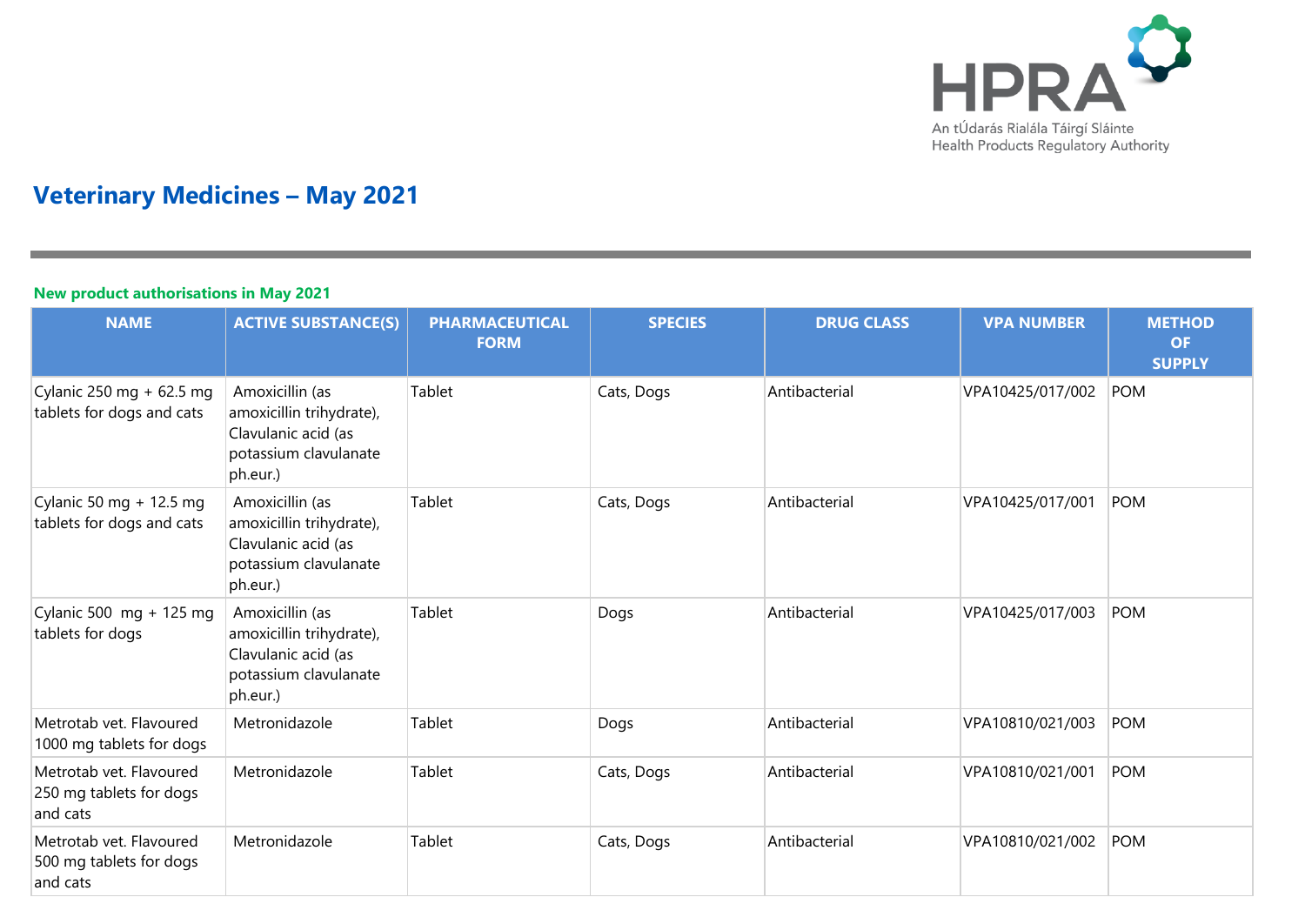

| Surricoxx 400 mg/ml<br>Solution for use in drinking hydrochloride)<br>water for chickens, turkeys,<br>ducks and guinea fowls | Amprolium (as | Solution for use in<br>drinking water | Chickens, Ducks,<br>Guinea fowl, Turkeys | Coccidiostats | VPA10817/004/001 | POM        |
|------------------------------------------------------------------------------------------------------------------------------|---------------|---------------------------------------|------------------------------------------|---------------|------------------|------------|
| TROXXAN 100 mg/ml<br>solution for injection for<br>cattle, pigs and sheep                                                    | Tulathromycin | Solution for injection                | Cattle, Pigs, Sheep                      | Antibacterial | VPA10495/008/001 | <b>POM</b> |

#### **Products transferred in May 2021**

| l Product Name                                                           | <b>New VPA Number</b> | <b>New MAH</b>                 |
|--------------------------------------------------------------------------|-----------------------|--------------------------------|
| Fixplan 200 IU/ml lyophilisate and<br>solvent for solution for injection | VPA23174/002/001      | Syn Vet-Pharma Ireland Limited |
| Vetbromide 600 mg tablets for dogs                                       | VPA10386/008/001      | Domes Pharma SC                |

## **Specific product updates (for animal record keeping purposes)**

## **Change to product name**

| <b>Old Product Name</b>                                             | New Product Name                                                                   | <b>IVPA</b> | <b>MAH</b>    |
|---------------------------------------------------------------------|------------------------------------------------------------------------------------|-------------|---------------|
| Huveflor 200 mg/g granules<br>for use in drinking water for<br>pigs | Amphen 200 mg/g granules VPA10782/034/001<br>for use in drinking water for<br>pigs |             | Huvepharma NV |

# **Products withdrawn in May 2021**

| <b>Product Name</b>                                         | <b>VPA Number</b> | <b>MAH</b>  |
|-------------------------------------------------------------|-------------------|-------------|
| Ampitras 20% w/v, suspension for injection                  | VPA10981/006/001  | Kela n.v.   |
| Baycox 50 mg/ml oral suspension, piq                        | VPA22020/059/001  | Elanco GmbH |
| Baycox Bovis 50mg/ml oral suspension                        | VPA22020/042/001  | Elanco GmbH |
| Baycox Sheep, 50 mg/ml oral suspension.                     | VPA22020/050/001  | Elanco GmbH |
| Fasimec Duo 50 mg/ml + 1 mg/ml oral<br>suspension for sheep | VPA22020/024/001  | Elanco GmbH |